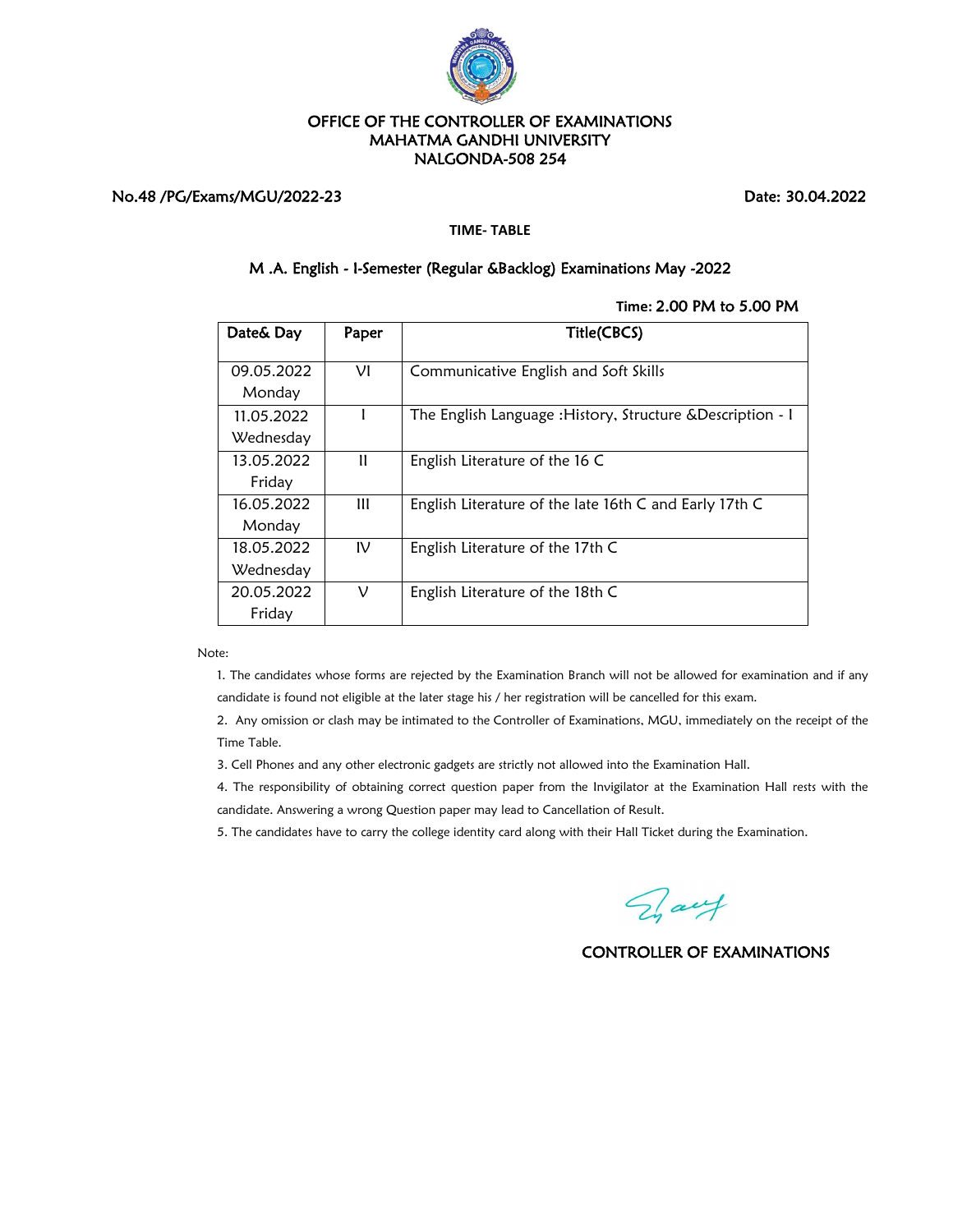

No.48 /PG/Exams/MGU/2022-23 Date: 30.04.2022

**TIME- TABLE**

# M .A. Telugu - I-Semester (Regular & Backlog) Examinations May -2022

| Date& Day               | Paper        | Title(CBCS)                                                   |
|-------------------------|--------------|---------------------------------------------------------------|
| 09.05.2022<br>Monday    | VI           | Communicative English and Soft Skills                         |
| 11.05.2022<br>Wednesday |              | Sampradaya Sahityam - Patyamshalu                             |
| 13.05.2022<br>Friday    | Ħ            | Pracheena Sahitya Charitra (15 <sup>th</sup> ShatabdamVaraku) |
| 16.05.2022<br>Monday    | $\mathbf{m}$ | Bharatheeya Alankara Shastram                                 |
| 18.05.2022<br>Wednesday | IV           | a). Bala Vyakaranam<br>b).Proudha Vyakaranam                  |
| 20.05.2022<br>Friday    | ν            | a). Telangana Charitra - samskruthi<br>b). Telugu Natakam     |

# **Time:** 2.00 PM to 5.00 PM

Note:

1. The candidates whose forms are rejected by the Examination Branch will not be allowed for examination and if any candidate is found not eligible at the later stage his / her registration will be cancelled for this exam.

2. Any omission or clash may be intimated to the Controller of Examinations, MGU, immediately on the receipt of the Time Table.

3. Cell Phones and any other electronic gadgets are strictly not allowed into the Examination Hall.

4. The responsibility of obtaining correct question paper from the Invigilator at the Examination Hall rests with the candidate.

Answering a wrong Question paper may lead to Cancellation of Result.

5. The candidates have to carry the college identity card along with their Hall Ticket during the Examination.

Day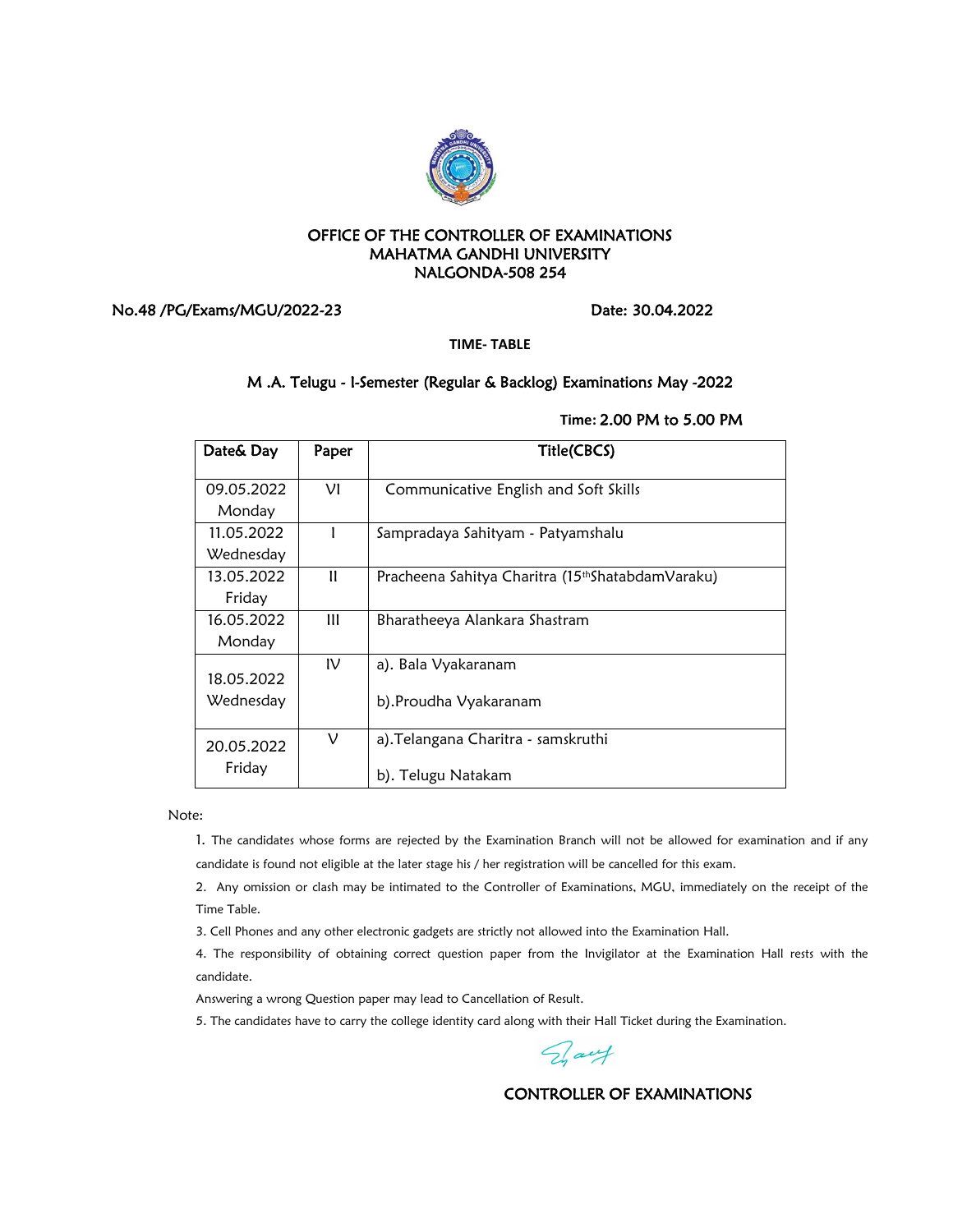

### No.48 /PG/Exams/MGU/2022-23 Date: 30.04.2022

**TIME- TABLE**

# M. S.W- I-Semester (Regular &Backlog) Examinations- May -2022

**Time:** 2.00 PM to 5.00 PM

| Date& Day               | Title(CBCS)                                                                                                 |
|-------------------------|-------------------------------------------------------------------------------------------------------------|
| 09.05.2022<br>Monday    | Communicative English and Soft Skills                                                                       |
| 11.05.2022<br>Wednesday | Social Work Profession Philosophy and Ideology                                                              |
| 13.05.2022<br>Friday    | Social Case Work                                                                                            |
| 16.05.2022<br>Monday    | Social Policy and Planning<br>a)<br>NGO Management<br>b)                                                    |
| 18.05.2022<br>Wednesday | Social Development and Sustainable Development<br>a)<br>Legal Systems and Social Legislation in India<br>b) |

Note:

1. The candidates whose forms are rejected by the Examination Branch will not be allowed for examination and if any candidate is found not eligible at the later stage his / her registration will be cancelled for this exam.

2. Any omission or clash may be intimated to the Controller of Examinations, MGU, immediately on the receipt of the Time Table.

3. Cell Phones and any other electronic gadgets are strictly not allowed into the Examination Hall.

4. The responsibility of obtaining correct question paper from the Invigilator at the Examination Hall rests with the candidate.

Answering a wrong Question paper may lead to Cancellation of Result.

5. The candidates have to carry the college identity card along with their Hall Ticket during the Examination.

Day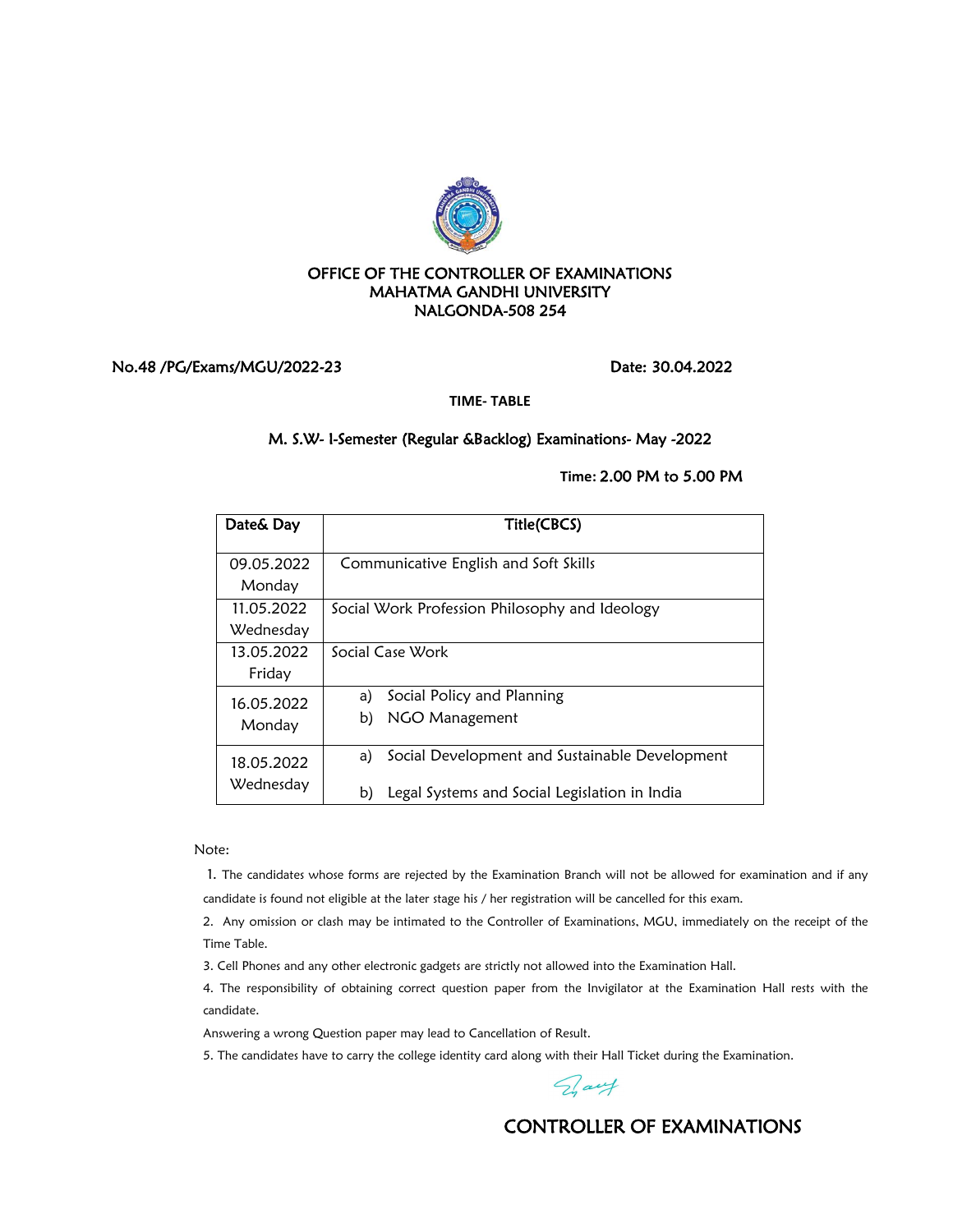

No.48 /PG/Exams/MGU/2022-23 Date: 30.04.2022

**TIME- TABLE**

### M.A. History- I-Semester (Regular & Backlog) Examinations May -2022

| Date& Day  | Paper          | Title(CBCS)                                                   |  |
|------------|----------------|---------------------------------------------------------------|--|
| 09.05.2022 | VI             | Communicative English and Soft Skills                         |  |
| Monday     |                |                                                               |  |
| 11.05.2022 |                | History of India: From Earliest times to 1206 CE              |  |
| Wednesday  |                |                                                               |  |
| 13.05.2022 | $\mathbf{I}$   | World History: (1453-1871 CE)                                 |  |
| Friday     |                |                                                               |  |
| 16.05.2022 | $\mathbf{III}$ | History and Culture of Telangana (From Earliest times to 1724 |  |
| Monday     |                | CE)                                                           |  |
| 18.05.2022 | $\mathsf{IV}$  | Ancient Civilizations<br>a)                                   |  |
| Wednesday  |                | b)<br>History of China: 1839-1949 CE                          |  |
|            |                |                                                               |  |
| 20.05.2022 | ν              | Tourism and Culture<br>a)                                     |  |
| Friday     |                | History of USA : 1776-1945 CE<br>b)                           |  |

**Time:** 2.00 PM to 5.00 PM

Note:

1. The candidates whose forms are rejected by the Examination Branch will not be allowed for examination and if any candidate is found not eligible at the later stage his / her registration will be cancelled for this exam.

2. Any omission or clash may be intimated to the Controller of Examinations, MGU, immediately on the receipt of the Time Table.

3. Cell Phones and any other electronic gadgets are strictly not allowed into the Examination Hall.

4. The responsibility of obtaining correct question paper from the Invigilator at the Examination Hall rests with the candidate. Answering a wrong Question paper may lead to Cancellation of Result.

5. The candidates have to carry the college identity card along with their Hall Ticket during the Examination.

Fray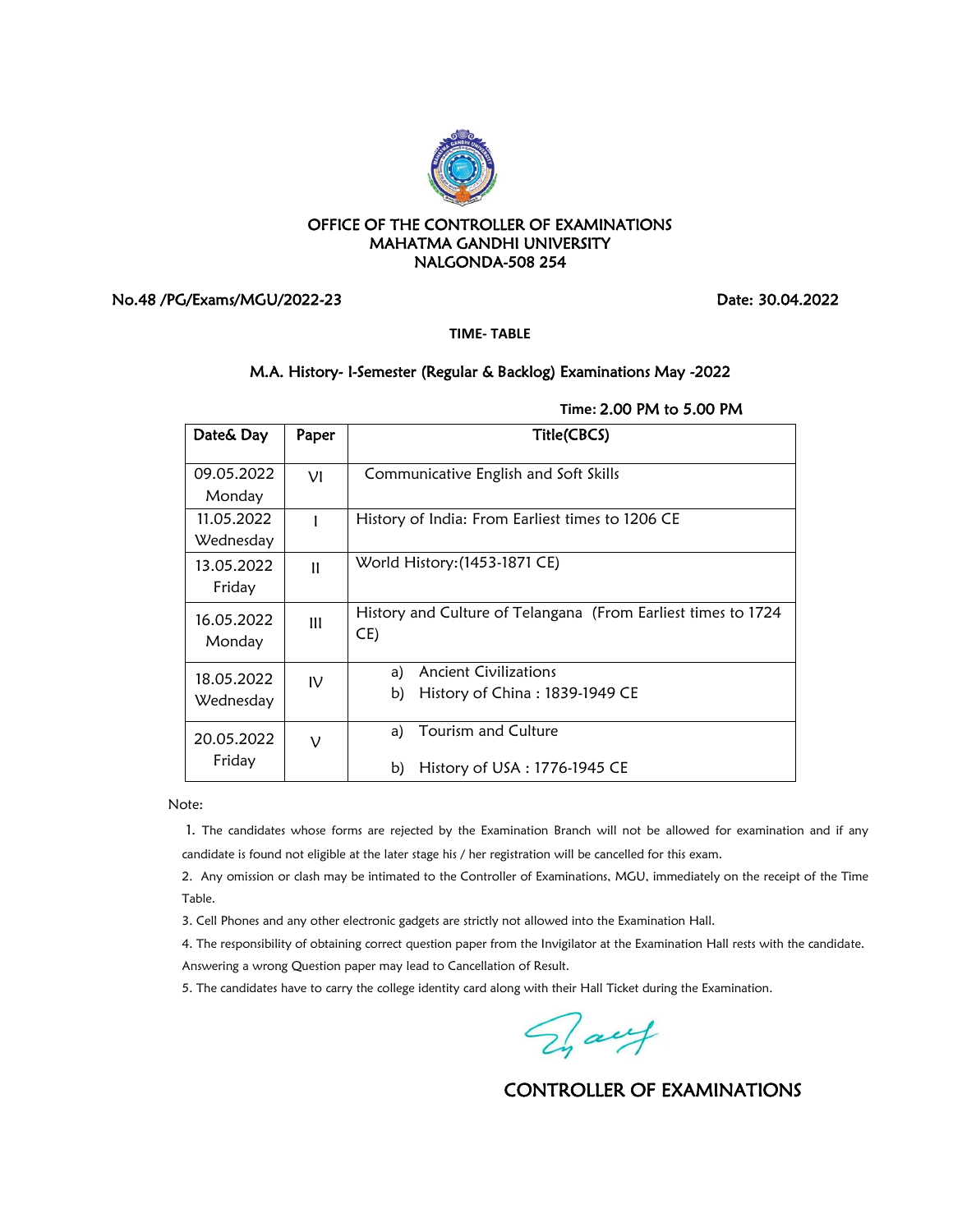

# No.48 /PG/Exams/MGU/2022-23 Date: 30.04.2022

**TIME- TABLE**

# M.A. Political Science- I-Semester (Regular & Backlog) Examinations May -2022

## **Time:** 2.00 PM to 5.00 PM

| Date& Day               | Paper         | Title(CBCS)                                                            |
|-------------------------|---------------|------------------------------------------------------------------------|
| 09.05.2022<br>Monday    | VI            | Communicative English and Soft Skills                                  |
| 11.05.2022<br>Wednesday |               | Western Political Thought – I                                          |
| 13.05.2022<br>Friday    | $\mathbf{I}$  | International Relations -1                                             |
| 16.05.2022<br>Monday    | $\mathbf{m}$  | Indian Political System                                                |
| 18.05.2022<br>Wednesday | $\mathsf{IV}$ | Political Economy<br>a)<br>b)<br>Discourses of Caste in Indian Thought |
| 20.05.2022<br>Friday    | ν             | Modern Political Analysis<br>a)<br>Political Ideologies<br>b)          |

Note:

1. The candidates whose forms are rejected by the Examination Branch will not be allowed for examination and if any candidate is found not eligible at the later stage his / her registration will be cancelled for this exam.

2. Any omission or clash may be intimated to the Controller of Examinations, MGU, immediately on the receipt of the Time Table.

3. Cell Phones and any other electronic gadgets are strictly not allowed into the Examination Hall.

4. The responsibility of obtaining correct question paper from the Invigilator at the Examination Hall rests with the candidate.

Answering a wrong Question paper may lead to Cancellation of Result.

5. The candidates have to carry the college identity card along with their Hall Ticket during the Examination.

Day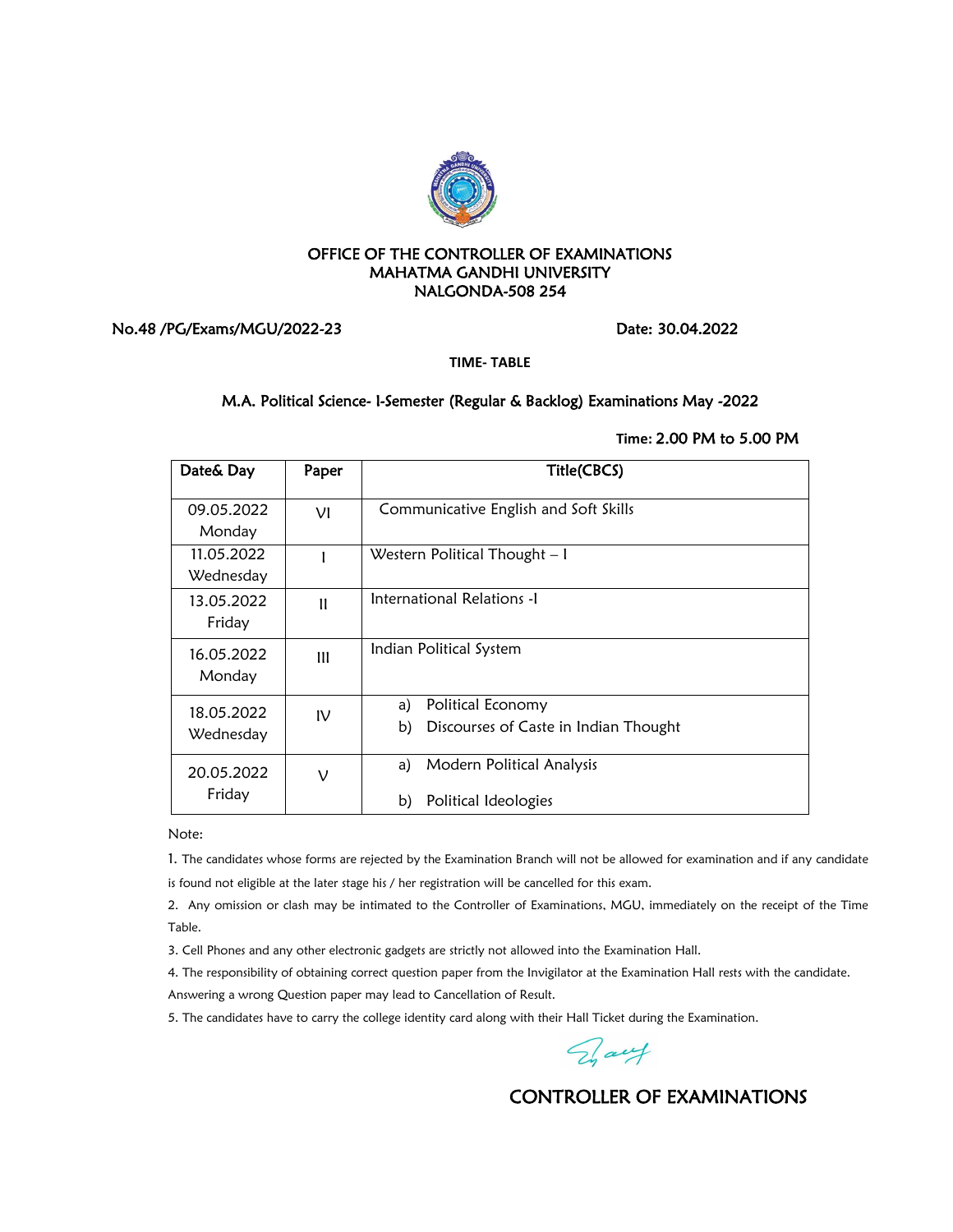

# No.48 /PG/Exams/MGU/2022-23 Date: 30.04.2022

**TIME- TABLE**

# M.A. Economics- I-Semester (Regular &Backlog) Examinations May -2022

**Time:** 2.00 PM to 5.00 PM

| Date& Day               | Paper         | Title(CBCS)                                                    |
|-------------------------|---------------|----------------------------------------------------------------|
| 09.05.2022<br>Monday    | νı            | Communicative English & Soft Skills                            |
| 11.05.2022<br>Wednesday |               | Micro Economics – I                                            |
| 13.05.2022<br>Friday    | $\mathbf{u}$  | Macro Economics Analysis-1                                     |
| 16.05.2022<br>Monday    | $\mathbf{m}$  | Ouantitative Methods - I                                       |
| 18.05.2022<br>Wednesday | $\mathsf{IV}$ | Agricultural Economics<br>a)<br>b)<br>Computer Applications -1 |
| 20.05.2022<br>Friday    | ν             | Industrial Economics -I<br>a)<br>b)<br>Financial Economics-I   |

Note:

1. The candidates whose forms are rejected by the Examination Branch will not be allowed for examination and if any candidate is found not eligible at the later stage his / her registration will be cancelled for this exam.

2. Any omission or clash may be intimated to the Controller of Examinations, MGU, immediately on the receipt of the Time Table.

3. Cell Phones and any other electronic gadgets are strictly not allowed into the Examination Hall.

4. The responsibility of obtaining correct question paper from the Invigilator at the Examination Hall rests with the candidate.

Answering a wrong Question paper may lead to Cancellation of Result.

5. The candidates have to carry the college identity card along with their Hall Ticket during the Examination.

Fray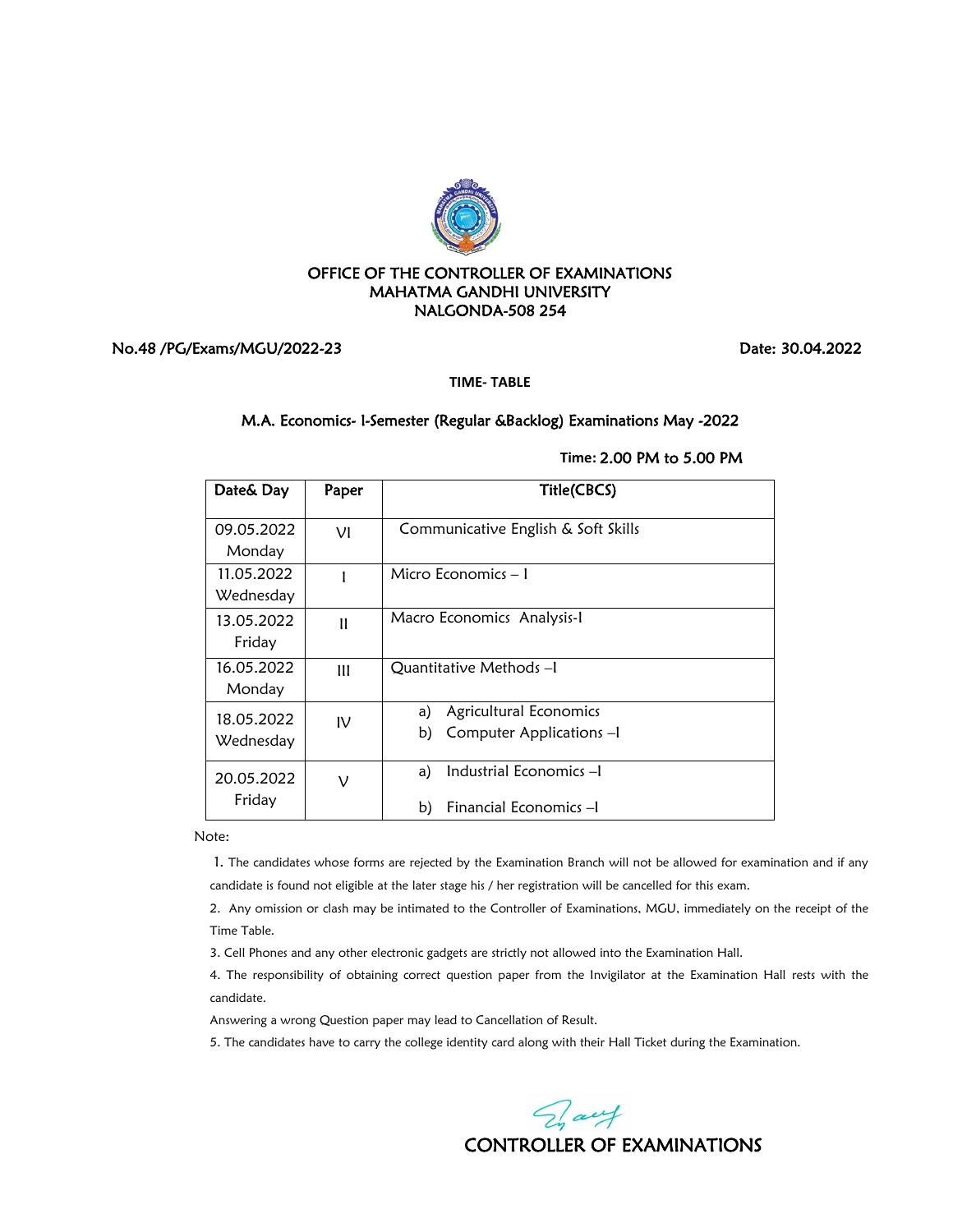

No.48 /PG/Exams/MGU/2022-23 Date: 30.04.2022

**TIME- TABLE**

# M.A. History of Tourism- I-Semester (Regular &Backlog) Examinations May -2022

| Date & Day              | Paper        | Title(CBCS)                                                            |
|-------------------------|--------------|------------------------------------------------------------------------|
| 09.05.2022<br>Monday    |              | Communicative English and Soft Skills                                  |
| 11.05.2022<br>Wednesday | $\mathbf{u}$ | History of India (From earliest times to 1000 A.D)                     |
| 13.05.2022<br>Friday    | Ш            | History and Culture of Telangana (From earliest times to<br>1000 A. D) |
| 16.05.2022<br>Monday    | IV           | History of Modern World (1453-1870 A.D)                                |
| 18.05.2022<br>Wednesday | ν            | Tourism Management                                                     |
| 20.05.2022<br>Friday    | VI           | Tourism Products                                                       |

**Time:** 2.00 PM to 5.00 PM

Note:

1. The candidates whose forms are rejected by the Examination Branch will not be allowed for examination and if any

candidate is found not eligible at the later stage his / her registration will be cancelled for this exam.

2. Any omission or clash may be intimated to the Controller of Examinations, MGU, immediately on the receipt of the Time Table.

3. Cell Phones and any other electronic gadgets are strictly not allowed into the Examination Hall.

4. The responsibility of obtaining correct question paper from the Invigilator at the Examination Hall rests with the candidate.

Answering a wrong Question paper may lead to Cancellation of Result.

5. The candidates have to carry the college identity card along with their Hall Ticket during the Examination.

Day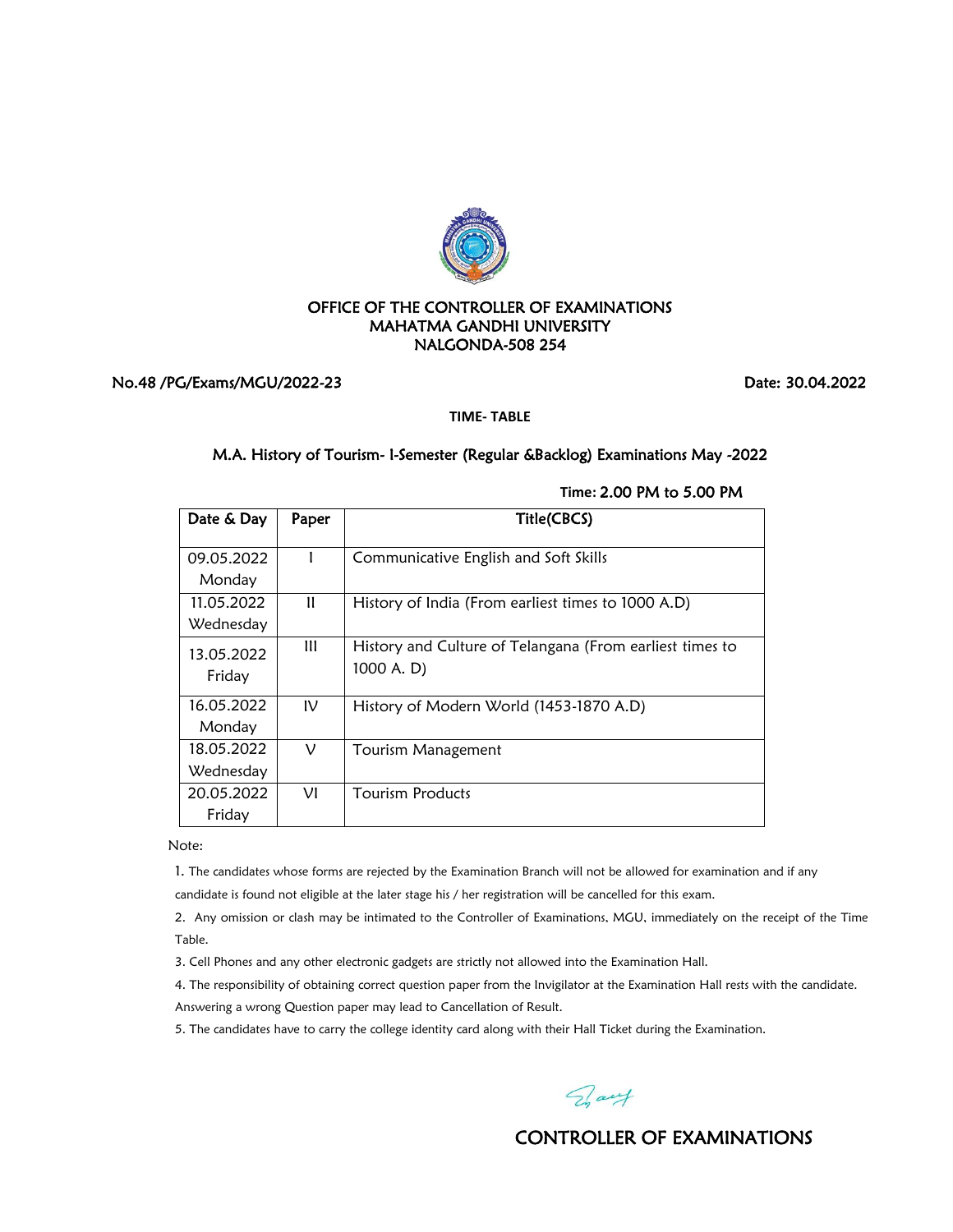

No.48 /PG/Exams/MGU/2022-23 Date: 30.04.2022

#### **TIME- TABLE**

### M .Sc. Chemistry -I-Semester (Regular &Backlog) Examinations May -2022

| Date& Day  | Paper | Title(CBCS)                            |
|------------|-------|----------------------------------------|
| 09.05.2022 | νı    | Communicative English and soft Skills  |
| Monday     |       |                                        |
| 11.05.2022 |       | Inorganic Chemistry                    |
| Wednesday  |       |                                        |
| 13.05.2022 | Ħ     | Organic Chemistry                      |
| Friday     |       |                                        |
| 16.05.2022 | Ш     | Physical Chemistry                     |
| Monday     |       |                                        |
| 18.05.2022 | ΙV    | Analytical Techniques & Spectroscopy-1 |
| Wednesday  |       |                                        |

**Time:** 2.00 PM to 5.00 PM

Note:

1. The candidates whose forms are rejected by the Examination Branch will not be allowed for examination and if any candidate is found not eligible at the later stage his / her registration will be cancelled for this exam.

2. Any omission or clash may be intimated to the Controller of Examinations, MGU, immediately on the receipt of the Time Table.

3. Cell Phones and any other electronic gadgets are strictly not allowed into the Examination Hall.

4. The responsibility of obtaining correct question paper from the Invigilator at the Examination Hall rests with the candidate. Answering a wrong Question paper may lead to Cancellation of Result.

Fraut

CONTROLLER OF EXAMINATIONS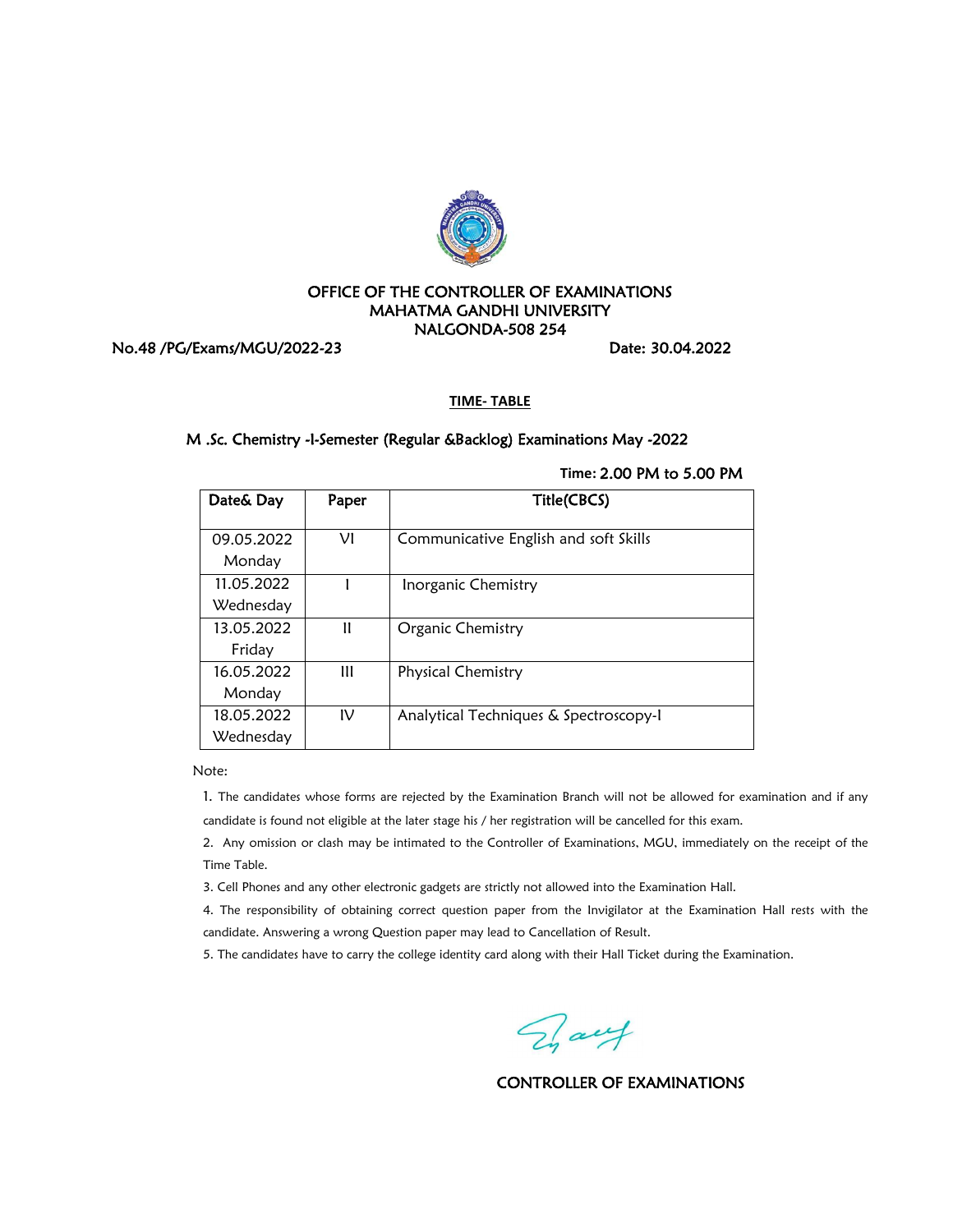

No.48 /PG/Exams/MGU/2022-23 Date: 30.04.2022

**TIME- TABLE**

# M .Sc. Geology -I-Semester (Regular & Backlog) Examinations May-2022

# **Time:** 2.00 PM to 5.00 PM

| Date& Day  | Paper | Title(CBCS)                                      |
|------------|-------|--------------------------------------------------|
|            |       |                                                  |
| 09.05.2022 | νı    | Communicative English and Soft Skills            |
| Monday     |       |                                                  |
| 11.05.2022 |       | Crystallography, Optical Mineralogy & Mineralogy |
| Wednesday  |       |                                                  |
| 13.05.2022 | 11    | Structural Geology and Geotectonic               |
| Friday     |       |                                                  |
| 16.05.2022 | Ш     | Paleontology and Stratigraphy                    |
| Monday     |       |                                                  |
| 18.05.2022 | IV    | Geomorphology and Field Geology                  |
| Wednesday  |       |                                                  |

Note:

1. The candidates whose forms are rejected by the Examination Branch will not be allowed for examination and if any candidate is found not eligible at the later stage his / her registration will be cancelled for this exam.

2. Any omission or clash may be intimated to the Controller of Examinations, MGU, immediately on the receipt of the Time Table.

3. Cell Phones and any other electronic gadgets are strictly not allowed into the Examination Hall.

4. The responsibility of obtaining correct question paper from the Invigilator at the Examination Hall rests with the candidate. Answering a wrong Question paper may lead to Cancellation of Result.

Fait

CONTROLLER OF EXAMINATIONS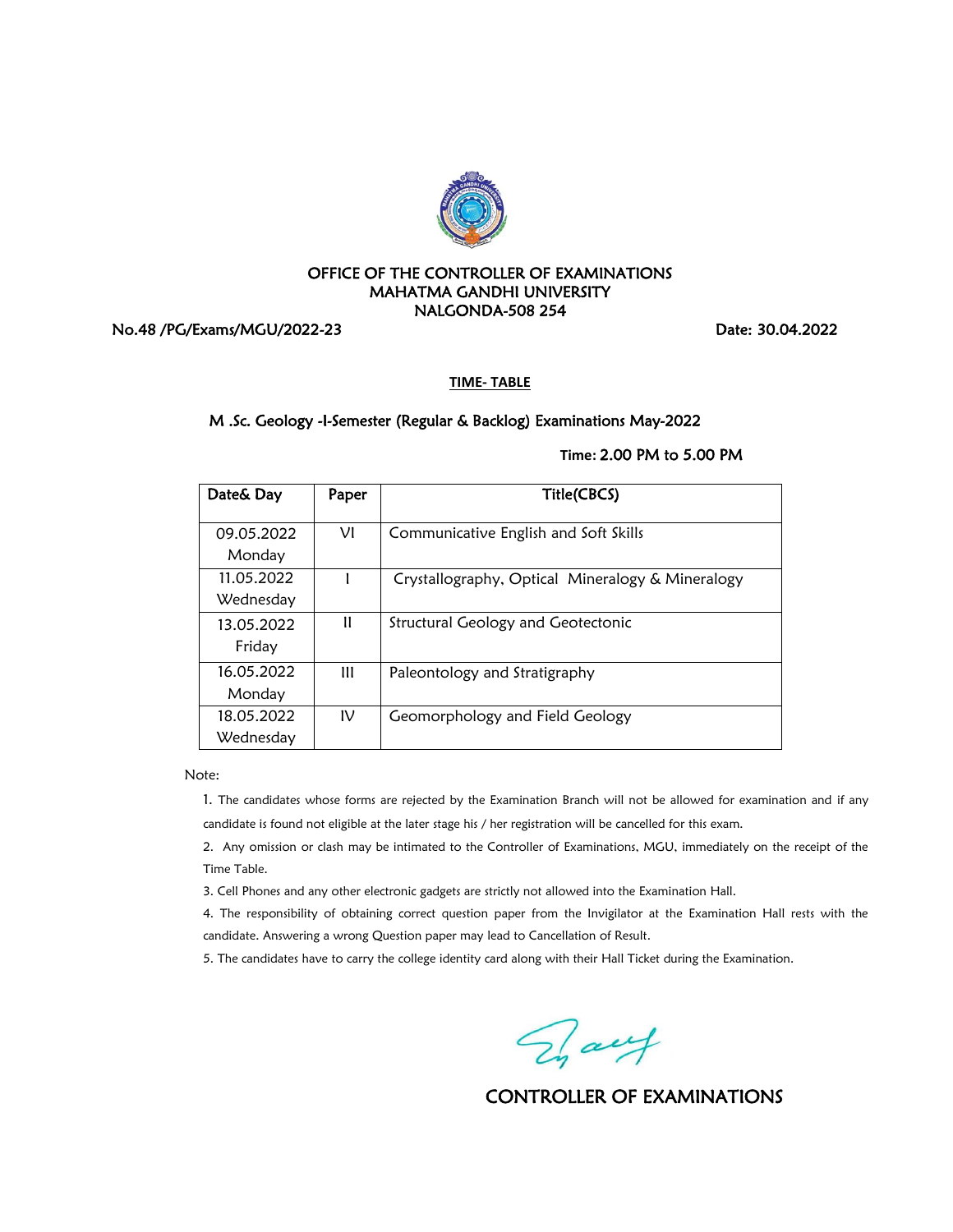

No.48 /PG/Exams/MGU/2022-23 Date: 30.04.2022

#### **TIME- TABLE**

# M .Sc. Physics-I-Semester (Regular & Backlog) Examinations May -2022

#### **Time:** 2.00 PM to 5.00 PM

| Date& Day            | Paper        | Title(CBCS)                                |
|----------------------|--------------|--------------------------------------------|
| 09.05.2022<br>Monday | VI           | Communicative English and Soft Skills      |
| 11.05.2022           |              | Mathematical Physics and Numerical Methods |
| Wednesday            |              |                                            |
| 13.05.2022           | $\mathbf{1}$ | Classical Mechanics                        |
| Friday               |              |                                            |
| 16.05.2022           | Ш            | Solid State Physics                        |
| Monday               |              |                                            |
| 18.05.2022           | IV           | Electronic Devices and Circuits            |
| Wednesday            |              |                                            |

Note:

.

1. The candidates whose forms are rejected by the Examination Branch will not be allowed for examination and if any candidate is found not eligible at the later stage his / her registration will be cancelled for this exam.

2. Any omission or clash may be intimated to the Controller of Examinations, MGU, immediately on the receipt of the Time Table.

3. Cell Phones and any other electronic gadgets are strictly not allowed into the Examination Hall.

4. The responsibility of obtaining correct question paper from the Invigilator at the Examination Hall rests with the candidate. Answering a wrong Question paper may lead to Cancellation of Result.

5. The candidates have to carry the college identity card along with their Hall Ticket during the Examination.

Fray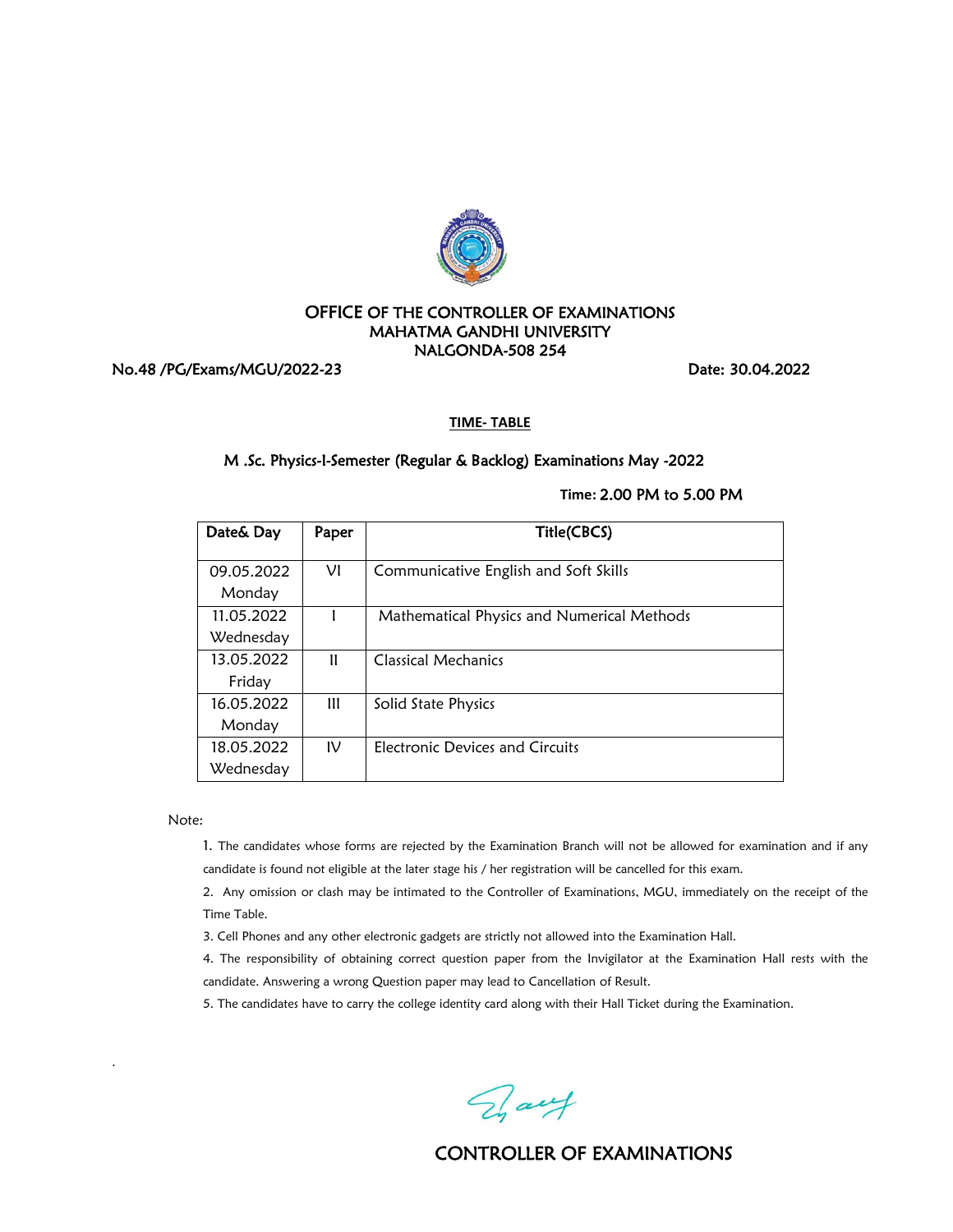

No.48 /PG/Exams/MGU/2022-23 Date: 30.04.2022

**TIME- TABLE**

# M .Sc. Mathematics-I-Semester (Regular & Backlog) Examinations May-2022

| Date& Day  | Paper         | Title(CBCS)                           |
|------------|---------------|---------------------------------------|
| 09.05.2022 | VI            | Communicative English and Soft Skills |
| Monday     |               |                                       |
| 11.05.2022 |               | Algebra                               |
| Wednesday  |               |                                       |
| 13.05.2022 | Ш             | Real Analysis                         |
| Friday     |               |                                       |
| 16.05.2022 | ν             | Discrete Mathematics                  |
| Monday     |               |                                       |
| 18.05.2022 | $\mathsf{IV}$ | Elementary Number Theory              |
| Wednesday  |               |                                       |
| 20.05.2022 | ν             | Mathematical Methods                  |
| Friday     |               |                                       |

# **Time:** 2.00 PM to 5.00 PM

Note:

1. The candidates whose forms are rejected by the Examination Branch will not be allowed for examination and if any candidate is found not eligible at the later stage his / her registration will be cancelled for this exam.

2. Any omission or clash may be intimated to the Controller of Examinations, MGU, immediately on the receipt of the Time Table.

3. Cell Phones and any other electronic gadgets are strictly not allowed into the Examination Hall.

4. The responsibility of obtaining correct question paper from the Invigilator at the Examination Hall rests with the candidate. Answering a wrong Question paper may lead to Cancellation of Result.

Fray

CONTROLLER OF EXAMINATIONS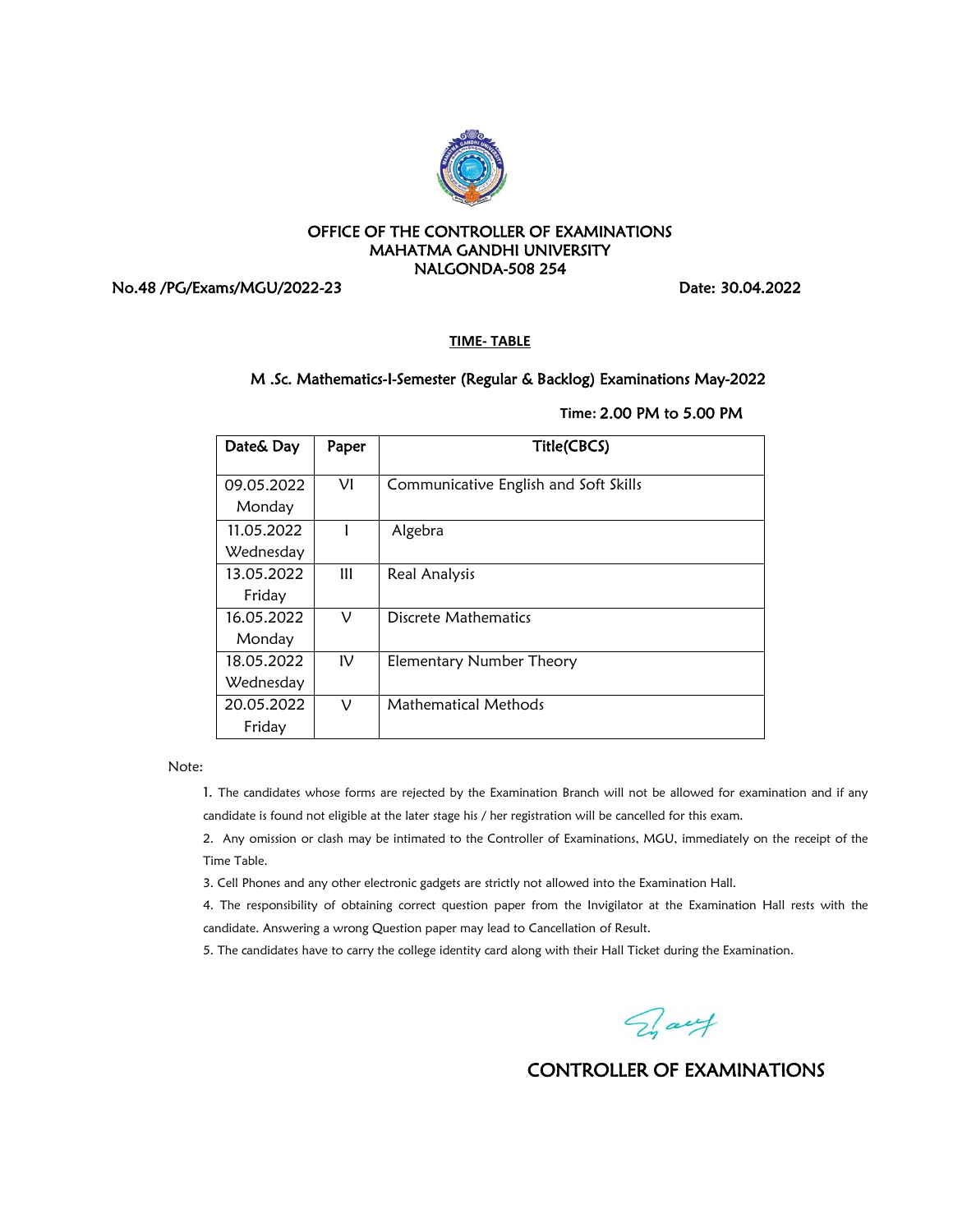

No.48 /PG/Exams/MGU/2022-23 Date: 30.04.2022

**TIME- TABLE**

# M .Sc. Biotechnology -I-Semester (Regular & Backlog) Examinations May -2022

| Date& Day            | Paper          | Title(CBCS)                           |
|----------------------|----------------|---------------------------------------|
| 09.05.2022<br>Monday | νı             | Communicative English and Soft Skills |
| 11.05.2022           |                | Cell Biology                          |
| Wednesday            |                |                                       |
| 13.05.2022           | 11             | Genetics                              |
| Friday               |                |                                       |
| 16.05.2022           | $\mathbf{III}$ | Biochemistry                          |
| Monday               |                |                                       |
| 18.05.2022           | ΙV             | Microbiology                          |
| Wednesday            |                |                                       |

**Time:** 2.00 PM to 5.00 PM

Note:

.

1. The candidates whose forms are rejected by the Examination Branch will not be allowed for examination and if any candidate is found not eligible at the later stage his / her registration will be cancelled for this exam.

2. Any omission or clash may be intimated to the Controller of Examinations, MGU, immediately on the receipt of the Time Table.

3. Cell Phones and any other electronic gadgets are strictly not allowed into the Examination Hall.

4. The responsibility of obtaining correct question paper from the Invigilator at the Examination Hall rests with the candidate. Answering a wrong Question paper may lead to Cancellation of Result.

5. The candidates have to carry the college identity card along with their Hall Ticket during the Examination.

Fraut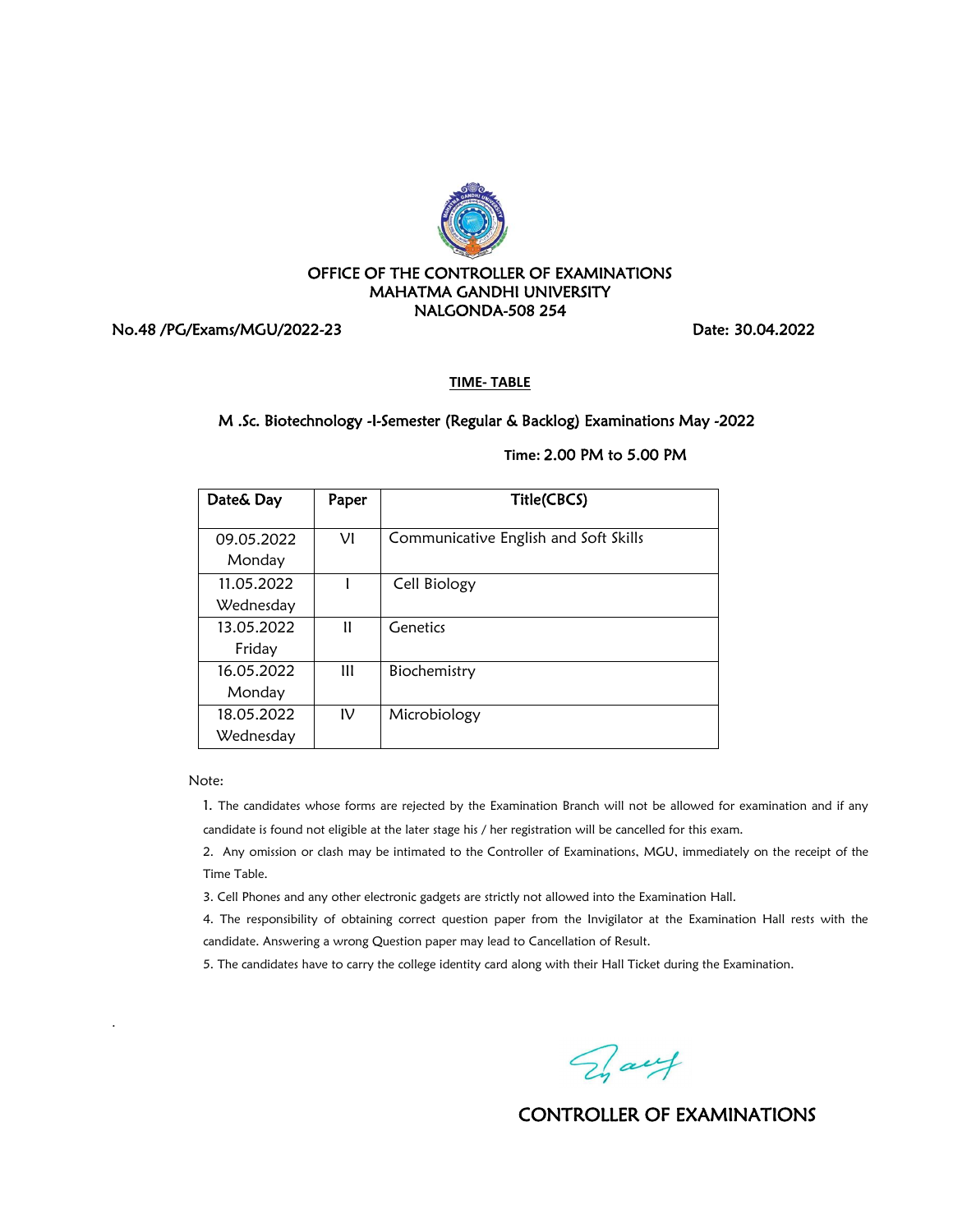

No.48 /PG/Exams/MGU/2022-23 Date: 30.04.2022

**TIME- TABLE**

### M .Sc. Biochemistry -I-Semester (Regular &Backlog) Examinations May -2022

## **Time:** 2.00 PM to 5.00 PM

| Date& Day               | Paper | Title(CBCS)                                                                     |
|-------------------------|-------|---------------------------------------------------------------------------------|
| 09.05.2022<br>Monday    | VI    | Communicative English and Soft Skills                                           |
| 11.05.2022<br>Wednesday |       | Chemistry and Metabolism of Proteins and Lipids and<br>Porphyries               |
| 13.05.2022<br>Friday    | Ħ     | Chemistry and Metabolism of Carbohydrates, Nucleic<br><b>Acids and Vitamins</b> |
| 16.05.2022<br>Monday    | Ш     | <b>Bio-Analytical Techniques</b>                                                |
| 18.05.2022<br>Wednesday | IV    | Bioenergetics and cell Biology                                                  |

Note:

1. The candidates whose forms are rejected by the Examination Branch will not be allowed for examination and if any candidate is found not eligible at the later stage his / her registration will be cancelled for this exam.

2. Any omission or clash may be intimated to the Controller of Examinations, MGU, immediately on the receipt of the Time Table.

3. Cell Phones and any other electronic gadgets are strictly not allowed into the Examination Hall.

4. The responsibility of obtaining correct question paper from the Invigilator at the Examination Hall rests with the candidate. Answering a wrong Question paper may lead to Cancellation of Result.

5. The candidates have to carry the college identity card along with their Hall Ticket during the Examination.

Day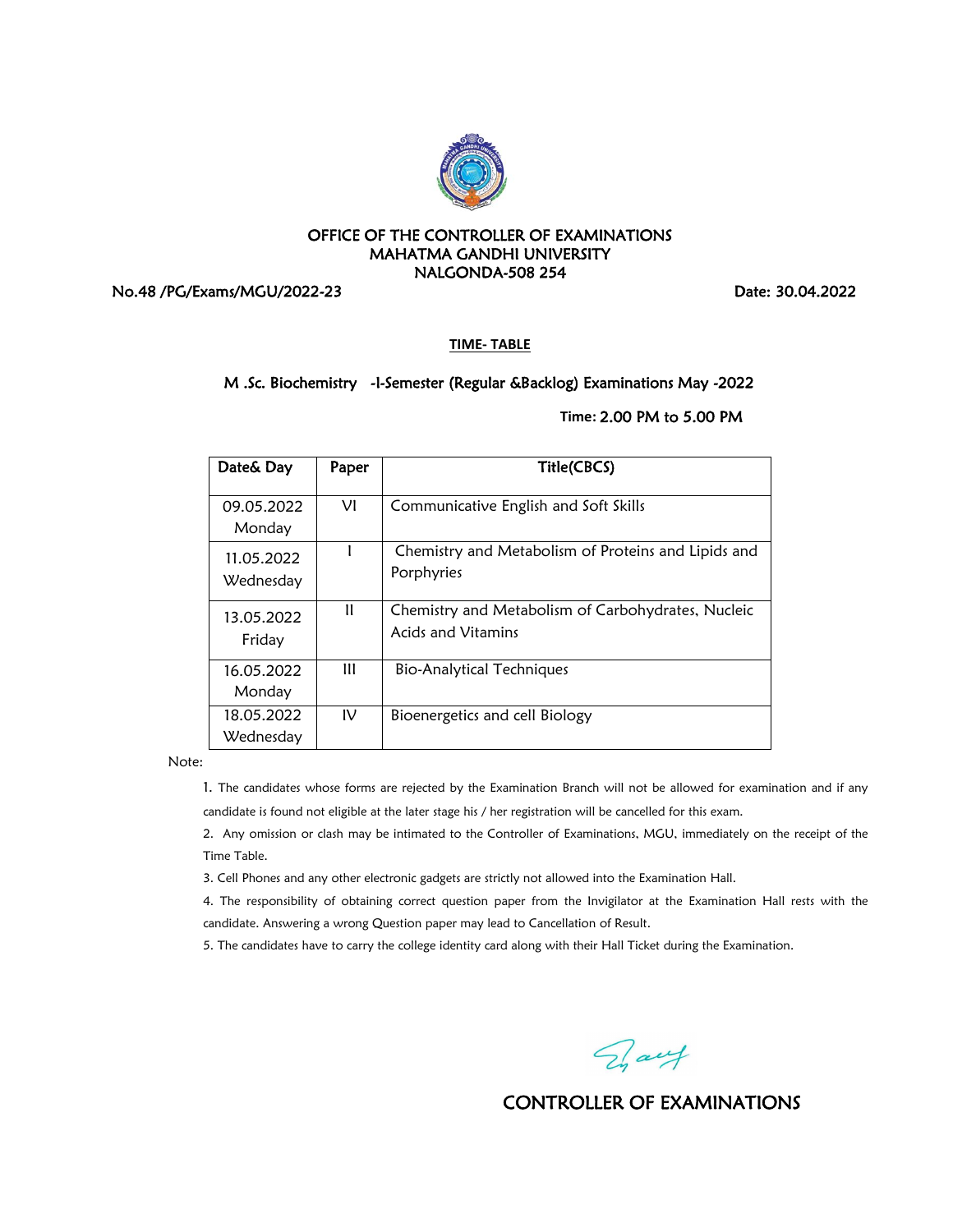

No.48 /PG/Exams/MGU/2022-23 Date: 30.04.2022

#### **TIME- TABLE**

#### M .Sc. Botany -I-Semester (Regular & Backlog) Examinations May -2022

**Time:** 2.00 PM to 5.00 PM

| Date& Day  | Paper | Title(CBCS)                                  |
|------------|-------|----------------------------------------------|
| 09.05.2022 | VI    | Communicative English and Soft Skills        |
| Monday     |       |                                              |
| 11.05.2022 |       | Phycology                                    |
| Wednesday  |       |                                              |
| 13.05.2022 | Ħ     | Bryophyta & Pteridophyta                     |
| Friday     |       |                                              |
| 16.05.2022 | Ш     | Taxonomy of Angiosperms and Medicinal Botany |
| Monday     |       |                                              |
| 18.05.2022 | IV    | Plant Biochemistry                           |
| Wednesday  |       |                                              |

Note:

1. The candidates whose forms are rejected by the Examination Branch will not be allowed for examination and if any candidate is found not eligible at the later stage his / her registration will be cancelled for this exam.

2. Any omission or clash may be intimated to the Controller of Examinations, MGU, immediately on the receipt of the Time Table.

3. Cell Phones and any other electronic gadgets are strictly not allowed into the Examination Hall.

4. The responsibility of obtaining correct question paper from the Invigilator at the Examination Hall rests with the candidate. Answering a wrong Question paper may lead to Cancellation of Result.

Day

CONTROLLER OF EXAMINATIONS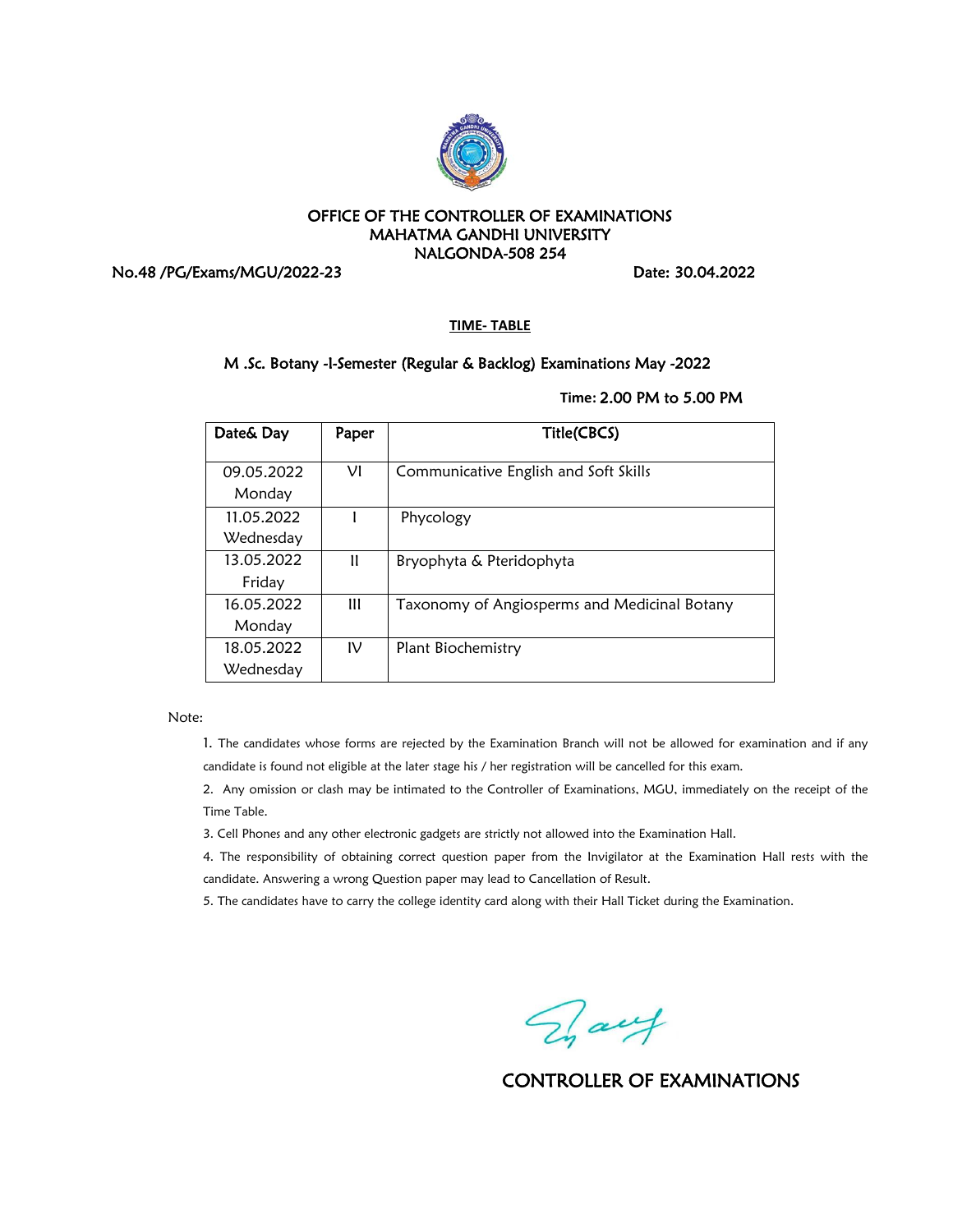

No.48 /PG/Exams/MGU/2022-23 Date: 30.04.2022

**TIME- TABLE**

# M .Sc. Zoology -I-Semester (Regular & Backlog Examinations May -2022

**Time:** 2.00 PM to 5.00 PM

| Date& Day               | Paper        | Title(CBCS)                                                      |
|-------------------------|--------------|------------------------------------------------------------------|
| 09.05.2022<br>Monday    | VI           | Communicative English and Soft Skills                            |
| 11.05.2022<br>Wednesday |              | Structural Biology                                               |
| 13.05.2022<br>Friday    | Ħ            | Environmental & Conservation Biology                             |
| 16.05.2022<br>Monday    | $\mathbf{m}$ | Immunology                                                       |
| 18.05.2022<br>Wednesday | ΙV           | Taxonomy, Systematics and Functional Anatomy<br>of Invertebrates |

Note:

1. The candidates whose forms are rejected by the Examination Branch will not be allowed for examination and if any candidate is found not eligible at the later stage his / her registration will be cancelled for this exam.

2. Any omission or clash may be intimated to the Controller of Examinations, MGU, immediately on the receipt of the Time Table.

3. Cell Phones and any other electronic gadgets are strictly not allowed into the Examination Hall.

4. The responsibility of obtaining correct question paper from the Invigilator at the Examination Hall rests with the candidate. Answering a wrong Question paper may lead to Cancellation of Result.

5. The candidates have to carry the college identity card along with their Hall Ticket during the Examination.

Day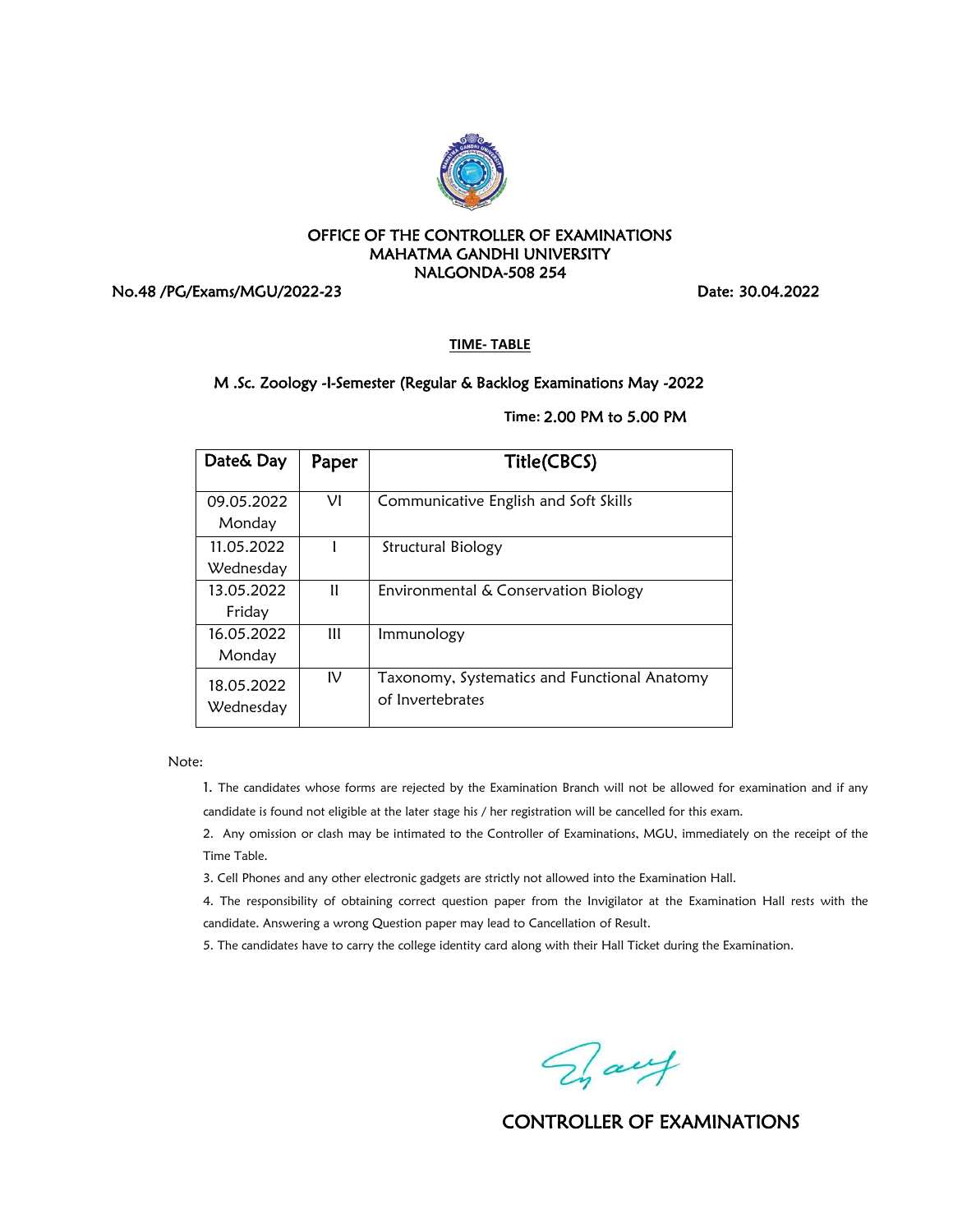

No.48 /PG/Exams/MGU/2022-23 Date: 30.04.2022

# M.Com-I (Regular & Backlog) Examinations May -2022

# **Time:** 2.00 PM to 5.00 PM

| Date& Day               | Paper         | Title(CBCS)for 2019-20 Admitted Batch                                     |
|-------------------------|---------------|---------------------------------------------------------------------------|
| 09.05.2022<br>Monday    | VI            | Communicative English and Soft Skills                                     |
| 11.05.2022<br>Wednesday |               | <b>Managerial Economics</b>                                               |
| 13.05.2022<br>Friday    | $\mathbf{u}$  | Principles of marketing                                                   |
| 16.05.2022<br>Monday    | Ш             | Organization theory and Behavior                                          |
| 18.05.2022<br>Wednesday | $\mathsf{IV}$ | Financial Management<br>a)<br>Retail Marketing<br>b)                      |
| 20.05.2022<br>Friday    | ν             | Indian Accounting Standards<br>a)<br>Advertising & Sales Management<br>b) |

Note:

1. The candidates whose forms are rejected by the Examination Branch will not be allowed for examination and if any candidate is found not eligible at the later stage his / her registration will be cancelled for this exam.

2. Any omission or clash may be intimated to the Controller of Examinations, MGU, immediately on the receipt of the Time Table.

3. Cell Phones and any other electronic gadgets are strictly not allowed into the Examination Hall.

4. The responsibility of obtaining correct question paper from the Invigilator at the Examination Hall rests with the candidate. Answering a wrong Question paper may lead to Cancellation of Result.

5. The candidates have to carry the college identity card along with their Hall Ticket during the Examination.

Fraut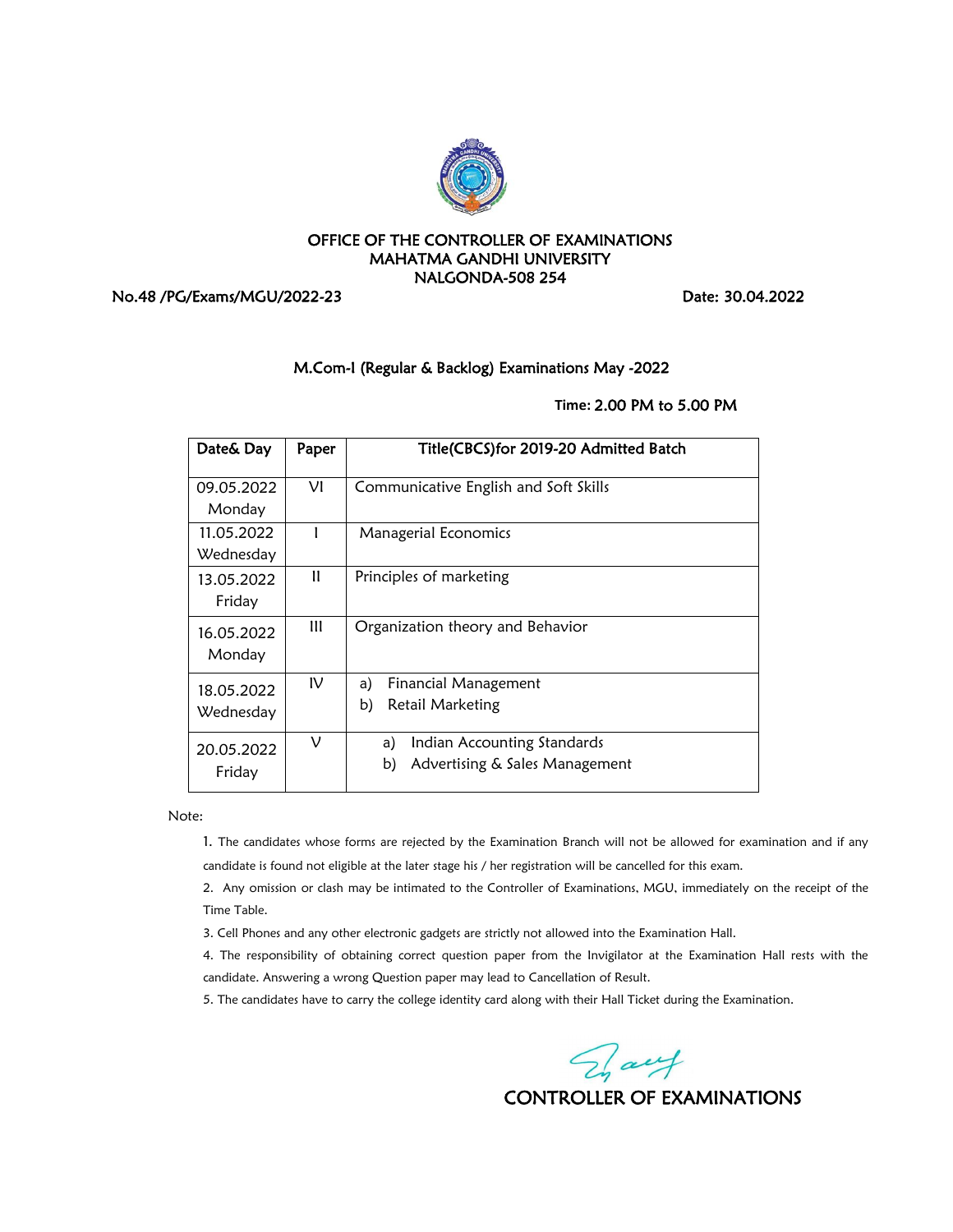

No.48 /PG/Exams/MGU/2022-23 Date: 30.04.2022

# TIME- TABLE

# M.A. (Development Studies) -I-Semester (Regular) Examinations May -2022

| Date& Day  | Paper | Title(CBCS)                                        |
|------------|-------|----------------------------------------------------|
| 09.05.2022 | VI    | Communicative English and Soft Skills              |
| Monday     |       |                                                    |
| 11.05.2022 |       | Economics of Development Studies                   |
| Wednesday  |       |                                                    |
| 13.05.2022 | Ħ     | Basic Quantitative Methods for Development Studies |
| Friday     |       |                                                    |
| 16.05.2022 | Ш     | Fundamentals of Historical Development             |
| Monday     |       |                                                    |
| 18.05.2022 | IV    | Fundamentals of Society and Social Change          |
| Wednesday  |       |                                                    |
| 20.05.2022 | ν     | Fundamentals of Economic Geography                 |
| Friday     |       |                                                    |

Time: 2.00 PM to 5.00 PM

Note:

1. The candidates whose forms are rejected by the Examination Branch will not be allowed for examination and if any candidate is found not eligible at the later stage his / her registration will be cancelled for this exam.

2. Any omission or clash may be intimated to the Controller of Examinations, MGU, immediately on the receipt of the Time Table.

3. Cell Phones and any other electronic gadgets are strictly not allowed into the Examination Hall.

4. The responsibility of obtaining correct question paper from the Invigilator at the Examination Hall rests with the candidate. Answering a wrong Question paper may lead to Cancellation of Result.

5. The candidates have to carry the college identity card along with their Hall Ticket during the Examination.

Fray